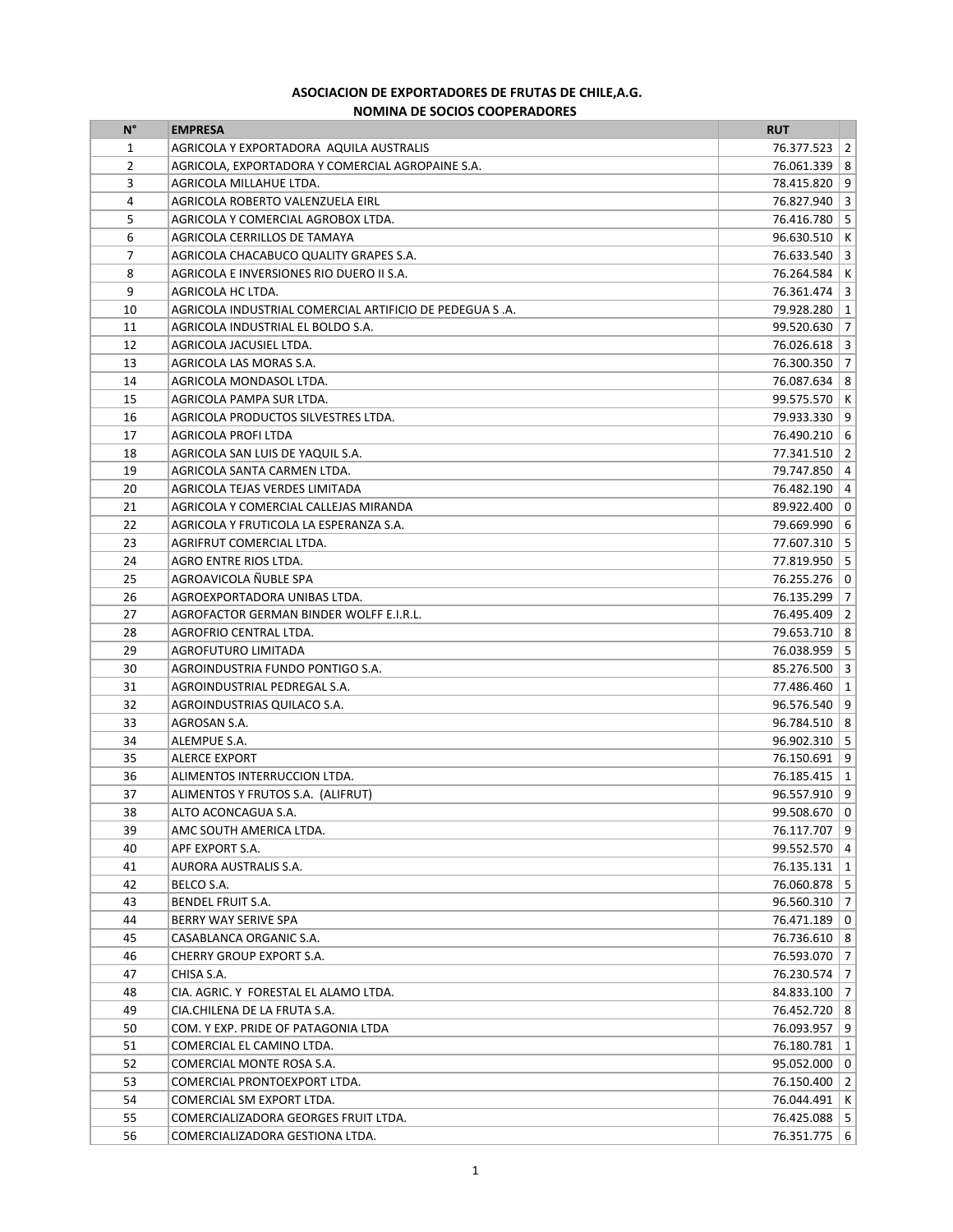## **ASOCIACION DE EXPORTADORES DE FRUTAS DE CHILE, A.G. NOMINA DE SOCIOS COOPERADORES**

| $N^{\circ}$ | <b>EMPRESA</b>                                      | <b>RUT</b>     |  |
|-------------|-----------------------------------------------------|----------------|--|
| 57          | <b>CUMBRES CHILE S.A.</b>                           | 76.080.461   4 |  |
| 58          | <b>CURRY FRUIT CHILE S.A.</b>                       | 76.300.549   6 |  |
| 59          | DANIELLA ANDREA PASSALACQUA CASTELLARO              | 13.828.892 7   |  |
| 60          | DESARROLLO AGRARIO S.A.                             | 96.864.800   4 |  |
| 61          | EASTER ISLAND CHILEAN FRUITS S.A.                   | 99.576.480 6   |  |
| 62          | EL TORREON EXPORT LTDA.                             | 77.713.290 3   |  |
| 63          | ESPECIERA DEL SUR S.A.                              | 96.765.200   8 |  |
| 64          | EXP.CUATRO VIENTO CHILE LTDA.                       | 76.125.201   1 |  |
| 65          | EXP.HARS & HAGEBAUER CHILE SPA                      | 76.173.775   9 |  |
| 66          | EXP.NORFRUT CHILE LTDA.                             | 76.056.132 0   |  |
| 67          | <b>EXPAFRUIT SPA</b>                                | 76.537.382 4   |  |
| 68          | EXPORT. E IMPORT. EDGAR DAVILA CASTELLANOS E.I.R.L. | 76.586.776   2 |  |
| 69          | <b>EXPORT.E INVERSIONES TEMPOFRUT</b>               | 76.653.220   9 |  |
| 70          | EXPORT.NEWDAYFRUITS S.A.                            | 76.108.276   0 |  |
| 71          | EXPORTADORA ACOGRAPES LTDA.                         | 76.367.488 6   |  |
| 72          | EXPORTADORA AGRICOLA PUNTA DE CORTES LTDA.          | 76.128.445   2 |  |
| 73          | EXPORTADORA ALSU SPA                                | 76.509.946   3 |  |
| 74          | EXPORTADORA BALAGU S.A.                             | 76.474.599 K   |  |
| 75          | EXPORTADORA BEST BERRY CHILE S                      | 76.337.507   2 |  |
| 76          | EXPORTADORA BIOFRUIT LTDA                           | 76.071.913 7   |  |
| 77          | EXPORTADORA BLUE NORTE LTDA.                        | 76.164.794 6   |  |
| 78          | EXPORTADORA BRIX LTDA.                              | 76.143.653   8 |  |
| 79          | EXPORTADORA CAMPILLAY SPA                           | 76.242.871 7   |  |
| 80          | <b>EXPORTADORA CHERRY TRADERS S.A</b>               | 76.073.293   1 |  |
| 81          | EXPORTADORA CIFCO LTDA.                             | 76.189.003   4 |  |
| 82          | EXPORTADORA CITRIPAL LTDA.                          | 76.066.474 K   |  |
| 83          | EXPORTADORA CRISPAGOLD S.A.                         | 76.031.818 3   |  |
| 84          | EXPORTADORA CURICO LIMITADA                         | 76.368.544 6   |  |
| 85          | EXPORTADORA DEL SUR                                 | 76.106.344   8 |  |
| 86          | EXPORTADORA DISA S.A.                               | 76.439.030 K   |  |
| 87          | EXPORTADORA E IMPORTADORA ATUNGUAYCO LTDA.          | 76.231.390   1 |  |
| 88          | EXPORTADORA E IMPORTADORA LLF                       | 76.115.047   2 |  |
| 89          | EXPORTADORA E IMPORTADORA PARAMOUNT LTDA.           | 76.329.894   9 |  |
| 90          | EXPORTADORA FARMER'S CHILE LTDA.                    | 76.340.538   9 |  |
| 91          | EXPORTADORA FARMERS FRIEND S.A                      | 76.113.422   1 |  |
| 92          | EXPORTADORA FRUGAL S.A.                             | 99.536.280   5 |  |
| 93          | EXPORTADORA FRUIT GROWER CHILE S.A.                 | 76.397.750   1 |  |
| 94          | EXPORTADORA FRUTIFOR LTDA.                          | 76.040.810 7   |  |
| 95          | EXPORTADORA FRUTOS DEL SOL S.A.                     | 99.500.810 6   |  |
| 96          | EXPORTADORA FRUTTITA S.A.                           | 76.070.183   1 |  |
| 97          | EXPORTADORA GONZAGRI S.A.                           | 99.556.090   9 |  |
| 98          | EXPORTADORA HACIENDA ANGOSTURA SPA                  | 76.487.413 7   |  |
| 99          | EXPORTADORA LAS AGRICOLAS LTDA.                     | 76.135.163   K |  |
| 100         | EXPORTADORA LOS OLMOS LTDA.                         | 76.081.733 3   |  |
| 101         | EXPORTADORA MONTE ALTO FRUIT S.A.                   | 76.038.721   5 |  |
| 102         | EXPORTADORA PANAGRO S.A.                            | 76.629.900   8 |  |
| 103         | EXPORTADORA RANCAGUA S.A.                           | 79.946.530 2   |  |
| 104         | EXPORTADORA RUIZ-TAGLE LAZO LTDA.                   | 76.410.242   8 |  |
| 105         | EXPORTADORA SAN ALBERTO S.A.                        | 99.585.300 0   |  |
| 106         | EXPORTADORA SAN ANDRES LTDA                         | 76.981.890   1 |  |
| 107         | EXPORTADORA SAN ESTEBAN LTDA.                       | 76.036.883   0 |  |
| 108         | EXPORTADORA SAN RAFAEL LTDA.                        | 76.002.622 0   |  |
| 109         | EXPORTADORA SANTA ADRIANA SPA                       | 76.561.938 6   |  |
| 110         | EXPORTADORA SANTA MARTA                             | 76.310.100   2 |  |
| 111         | EXPORTADORA SOL DEL MAULE SPA                       | 76.462.398 3   |  |
| 112         | EXPORTADORA SOLYMAR LTDA                            | 76.067.517   2 |  |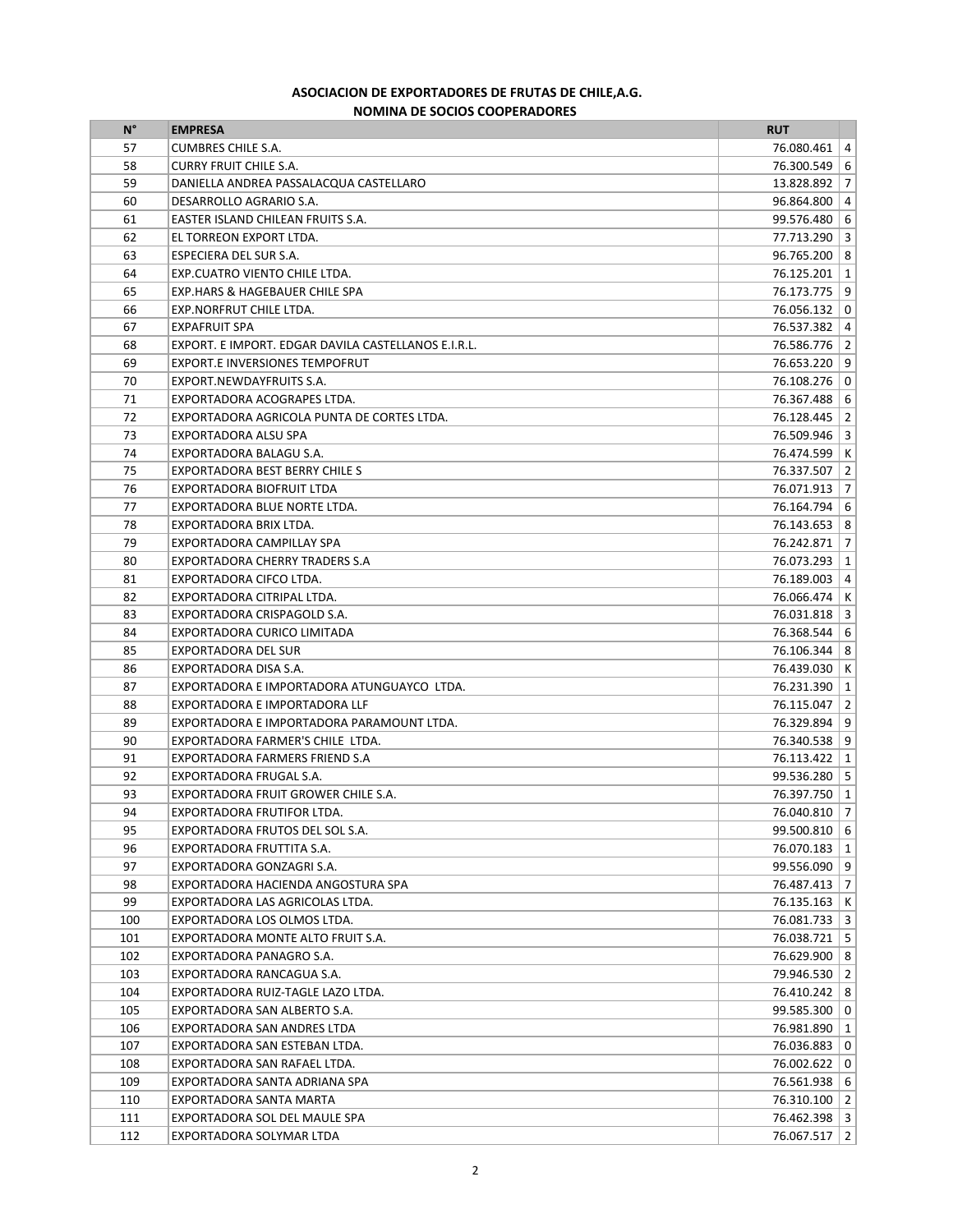## **NOMINA DE SOCIOS COOPERADORES ASOCIACION DE EXPORTADORES DE FRUTAS DE CHILE, A.G.**

| $N^{\circ}$ | <b>EMPRESA</b>                                 | <b>RUT</b>          |  |
|-------------|------------------------------------------------|---------------------|--|
| 113         | EXPORTADORA SOUTH LAND SPA.                    | 76.509.607 3        |  |
| 114         | EXPORTADORA TRANSVAAL LTDA                     | 76.180.742 0        |  |
| 115         | EXPORTADORA TRIPLE ALIANZA                     | 76.241.593 3        |  |
| 116         | EXPORTADORA VALLE ANDES S.A.                   | 76.004.433   4      |  |
| 117         | EXPORTADORA VALLE CENTRAL S.A.                 | 76.114.778   1      |  |
| 118         | EXPORTADORA XFRU CINCO LTDA.                   | $76.083.269$   3    |  |
| 119         | EXPORTADORA Y COMERCIALIZADORA ONLY FRUIT S.A. | 76.246.328   8      |  |
| 120         | EXPORTADORA Y COMERCIALIZADORA ROSALES S.A.    | 76.130.602   2      |  |
| 121         | EXPORTADORA YUCAY LIMITADA                     | 76.410.183   9      |  |
| 122         | FAIRTRASA CHILE SPA                            | 76.189.669   5      |  |
| 123         | FARAWAY LAND SPA                               | 76.170.939   9      |  |
| 124         | FRAMBERRY S.A.                                 | 79.574.560 2        |  |
| 125         | <b>FRUITLAND TRADERS SPA</b>                   | 76.369.213   2      |  |
| 126         | FRUTERA EUROAMERICA S.A.                       | $96.869.100$   7    |  |
| 127         | <b>GEDESA EXPORTACIONES S.A.</b>               | 99.534.290   1      |  |
| 128         | <b>GLOBAL GROWERS MARKETING S.A.</b>           | 76.232.205 6        |  |
| 129         | <b>GREEN TRIBE SPA</b>                         | 76.164.811   K      |  |
| 130         | HACIENDA CHOROMBO S.A.                         | 96.572.070 7        |  |
| 131         | HUBERRY LTDA.                                  | $76.111.751$ 3      |  |
| 132         | <b>IMPORT.Y EXPORT DIAGUITAS SPA</b>           | 76.361.108 6        |  |
| 133         | IMPORTADORA TRESETTE LTDA.                     | 79.957.270 2        |  |
| 134         | INES ESCOBAR S.A.                              | 78.297.280 4        |  |
| 135         | INVERSIONES EL ESCORPION DE CHILE LIMITADA     | 77.800.690   1      |  |
| 136         | <b>INVERSIONES MONCURI S.A.</b>                | 96.525.040   9      |  |
| 137         | INVERSIONES TAPIHUE LTDA.                      | 76.175.660 5        |  |
| 138         | INVERSIONES Y ASESORIA USHUAIA LTDA.           | 77.340.270   1      |  |
| 139         | JORGE SCHMIDT Y CIA LTDA                       | 78.023.520   9      |  |
| 140         | LA FORTUNA S.A.                                | 84.931.300   2      |  |
| 141         | LO CASTILLO EXPORTACIONES LTDA                 | 77.545.560   8      |  |
| 142         | LQ FRUIT LTDA.                                 | 76.427.627 2        |  |
| 143         | MACE S.A.                                      | 76.170.941   0      |  |
| 144         | <b>MASSAI AGRICULTURAL SERVICES S</b>          | 79.580.800   0      |  |
| 145         | MTG EXPORT.IMPORT. LIMITADA                    | 77.282.380 0        |  |
| 146         | NAMA AGRICOLA S.A.                             | 76.010.746   8      |  |
| 147         | NATURAL CHOICE LTDA.                           | 76.034.705   1      |  |
| 148         | NEW WORLD CHILE S.A.                           | 76.033.831   1      |  |
| 149         | NEW YORK EXPORTACIONES Y CIA. LTDA.            | 79.836.220   8      |  |
| 150         | NEXCO CHILE S.A.                               | 99.530.140 7        |  |
| 151         | NICEBLUE S.A.                                  | 76.113.247 4        |  |
| 152         | NICOFRUT S.A.                                  | 76.007.268 0        |  |
| 153         | <b>NOBLE FRUIT S.A.</b>                        | 76.038.255   8      |  |
| 154         | ONIZZO EXPORTACIONES LTDA.                     | 77.629.050   5      |  |
| 155         | ORGANIK TIME SPA                               | 76.043.928 2        |  |
| 156         | PATAGONIA FOOD S.A.                            | 76.160.170   9      |  |
| 157         | POLAR FRUIT INTERNACIONAL S.A.                 | $96.988.640$ 5      |  |
| 158         | PRIAGRO S.A.                                   | 78.906.740 6        |  |
| 159         | PRIME HARVEST SPA                              | 76.425.347 7        |  |
| 160         | PRIMLAND CHILE                                 | $96.887.140 \mid 4$ |  |
| 161         | PROJECT FRUIT CHILE S.A.                       | 76.306.050 0        |  |
| 162         | QUEULAT EXPORT S.A.                            | 76.951.120   2      |  |
| 163         | RAFAEL PROHENS S Y CIA. LTDA.                  | 78.063.430   8      |  |
| 164         | RED AND BLUE BERRIES LTDA.                     | 76.069.269 7        |  |
| 165         | ROYAL SUR LTDA                                 | 76.037.842 9        |  |
| 166         | SAN LORENZO LTDA.                              | 76.136.180   5      |  |
| 167         | SEMILLAS GENERACION 2000                       | $7.003.638$   K     |  |
| 168         | SERVICIOS CHILFRESH LTDA.                      | 96.690.500   K      |  |